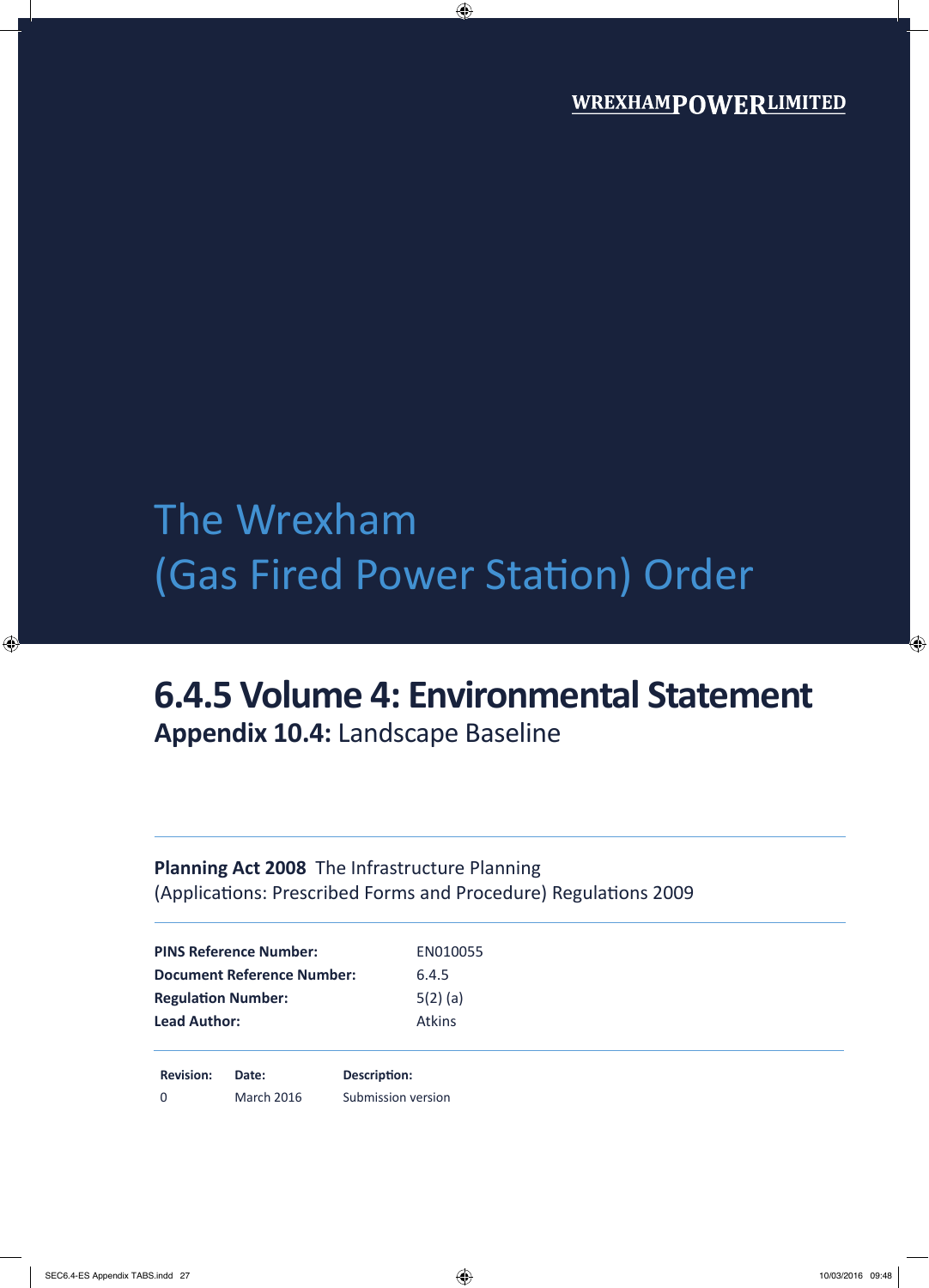### Appendix  $10.4 \blacklozenge$  Landscape Baseline

A10.1 The following table identifies the landscape resource – the landscape character areas and types, designations and their sensitivity to change.

#### **Table 10.1: Landscape Resource**

| Landscape       | Reference      | <b>Character Description</b>                              | <b>Sensitivity to Change</b>                       |
|-----------------|----------------|-----------------------------------------------------------|----------------------------------------------------|
| <b>Resource</b> |                |                                                           |                                                    |
|                 |                | <b>Wrexham LANDMAP Local Planning Guidance Note</b>       |                                                    |
| <b>LCA 11</b>   | Wrexham        | Characterised by an area of urban built land with mixed   | The sensitivity to change for LCA11 is assessed as |
| Wrexham         | <b>LANDMAP</b> | industrial development. It is a relatively flat landscape | low due to the utilitarian character of the built  |
| Industrial      | LCA11          | with a network of small ditches and ponds. It is set      | form and low landscape value and susceptibility    |
| Estate          |                | within low lying pastoral farmland and incorporates       | to change from the Scheme.                         |
|                 |                | former hedgerow oak trees. Some large scale buildings     |                                                    |
|                 |                | can be seen from far distant viewpoints. The estate is    |                                                    |
|                 |                | sensitive to development of industrial plots which do     |                                                    |
|                 |                | not take into account the potential loss of biodiversity. |                                                    |
| LCA13a          | Wrexham        | Characterised as a rolling and undulating agricultural    | The sensitivity to change for LCA13a is assessed   |
| Welsh           | <b>LANDMAP</b> | landscape with small to medium scale fields with          | as medium due to the good condition and            |
| Maelor          | LCA13a         | elements of estate farming, woodland blocks and           | relatively low level of development and            |
|                 |                | copses.                                                   | susceptibility to change from the Scheme.          |
| LCA13c          | Wrexham        | Characterised by low lying flat landscape, intensively    | The sensitivity to change for LCA13c is assessed   |
| Dee Terraces    | <b>LANDMAP</b> | farmed with long views where hedgerows permit. The        | as medium due to the good condition but lack of    |
|                 | LCA13c         | integrity of the landscape is highly vulnerable to        | unique or unusual features and susceptibility to   |
|                 |                | continuing development and recreational pressures         | change from the Scheme.                            |
|                 |                | and to economic changes which threaten traditional        |                                                    |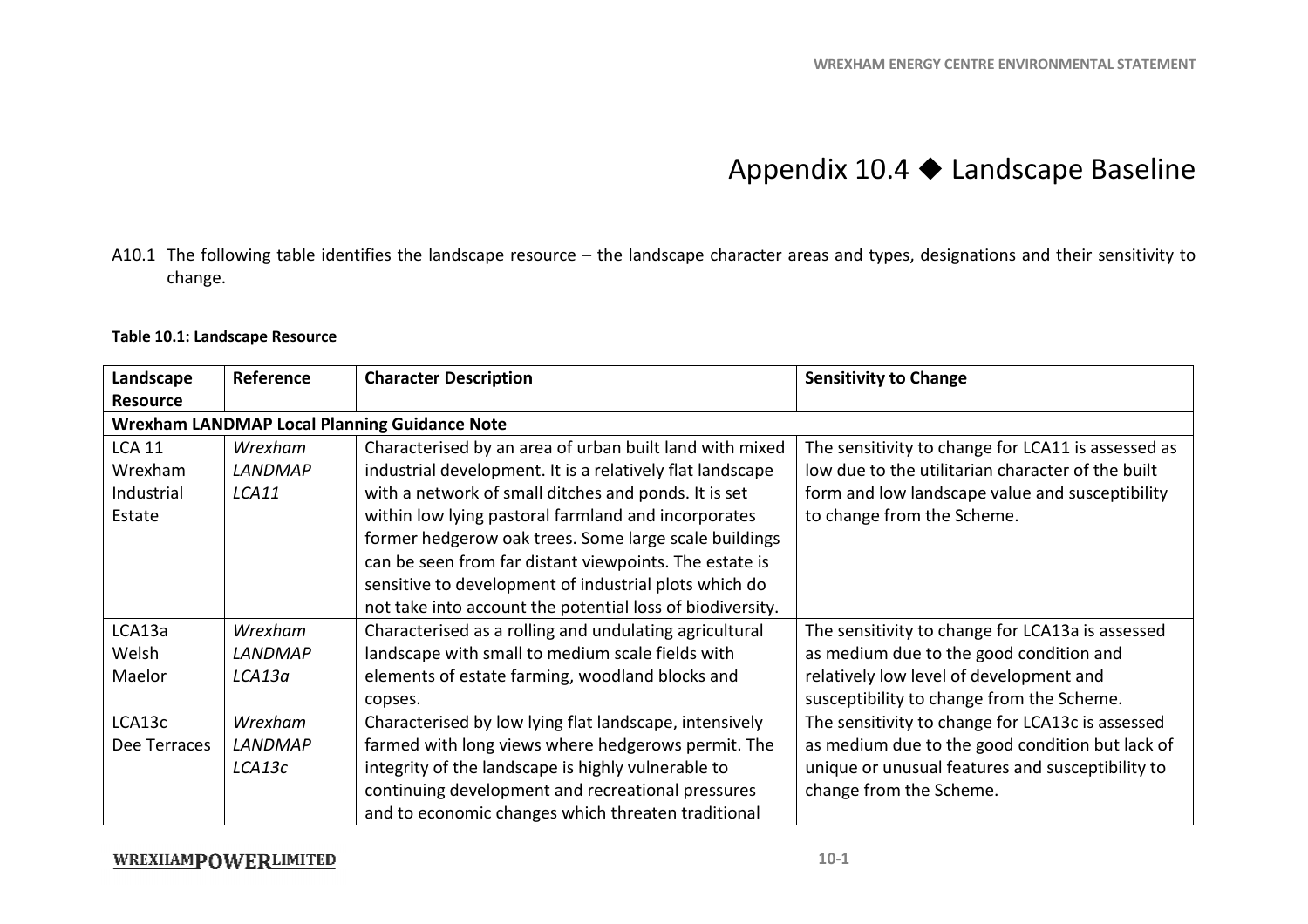| Landscape<br><b>Resource</b>                                             | Reference                          | <b>Character Description</b>                                                                                                                                                                                                                                                                                                                                                              | <b>Sensitivity to Change</b>                                                                                                                                                                                                                                                   |
|--------------------------------------------------------------------------|------------------------------------|-------------------------------------------------------------------------------------------------------------------------------------------------------------------------------------------------------------------------------------------------------------------------------------------------------------------------------------------------------------------------------------------|--------------------------------------------------------------------------------------------------------------------------------------------------------------------------------------------------------------------------------------------------------------------------------|
|                                                                          |                                    | farming.                                                                                                                                                                                                                                                                                                                                                                                  |                                                                                                                                                                                                                                                                                |
| LCA14<br><b>River Dee</b><br>Floodplain                                  | Wrexham<br><b>LANDMAP</b><br>LCA14 | Characterised as open flat fields with pasture and<br>arable use enclosed by thorn hedges, resulting in a<br>well-defined field pattern. In the lower river terraces<br>field pattern is more generally rectilinear and with<br>lower more harshly cut hedgerows in places. Large<br>scale built development is limited to scattered rural<br>farmsteads and clustered village dwellings. | The sensitivity to change for LCA14 is assessed as<br>high due to the dominant agricultural pattern,<br>limited development and the strong association<br>between the field pattern and the River Dee and<br>susceptibility to change from the Scheme.                         |
| <b>LCA10</b><br>Wrexham<br>Town                                          | Wrexham<br><b>LANDMAP</b><br>LCA10 | Characterised by a Central historic and retail core,<br>surrounded by areas of non-residential uses and<br>remaining areas of older housing with extensive outer<br>areas of post-war and recent housing, including<br>planned garden village estates, public housing and cul-<br>de-sac modern estates.                                                                                  | The sensitivity to change for LCA10 is assessed as<br>medium due to the areas of distinct and unique<br>architecture contrasting with areas of utilitarian<br>buildings and settlement patterns and<br>susceptibility to change from the Scheme.                               |
| LCA8<br>Gwersyllt,<br>Llay,<br>Gresford,<br><b>Borras</b>                | Wrexham<br><b>LANDMAP</b><br>LCA8  | Characterised by generally undulating open arable<br>farmland affected by proximity to urban areas. There is<br>a distinctive kettle hole landscape to the east of<br>Wrexham and semi-rural villages with extensive<br>suburban development.                                                                                                                                             | The sensitivity to change for LCA8 is assessed as<br>high due to the distinctive kettle hole landscape<br>with open water, mosses and woodland with the<br>Wrexham Delta terraces providing high quality<br>agricultural land and susceptibility to change from<br>the Scheme. |
| LCA7c<br>Rhosllannerc<br>$hrugog -$<br>Rhostyllen-<br>Ruabon-<br>Penycae | Wrexham<br><b>LANDMAP</b><br>LCA7c | Characterised as an area of former industry with a<br>dominant 19th century built form surrounded by<br>agricultural fields bordered by hedgerows.                                                                                                                                                                                                                                        | The sensitivity to change for LCA7c is assessed as<br>medium due to the areas of distinctive built form<br>and architectural style balanced against areas of<br>poor condition and low landscape value and<br>susceptibility to change from the Scheme.                        |
| <b>National Character Areas</b>                                          |                                    |                                                                                                                                                                                                                                                                                                                                                                                           |                                                                                                                                                                                                                                                                                |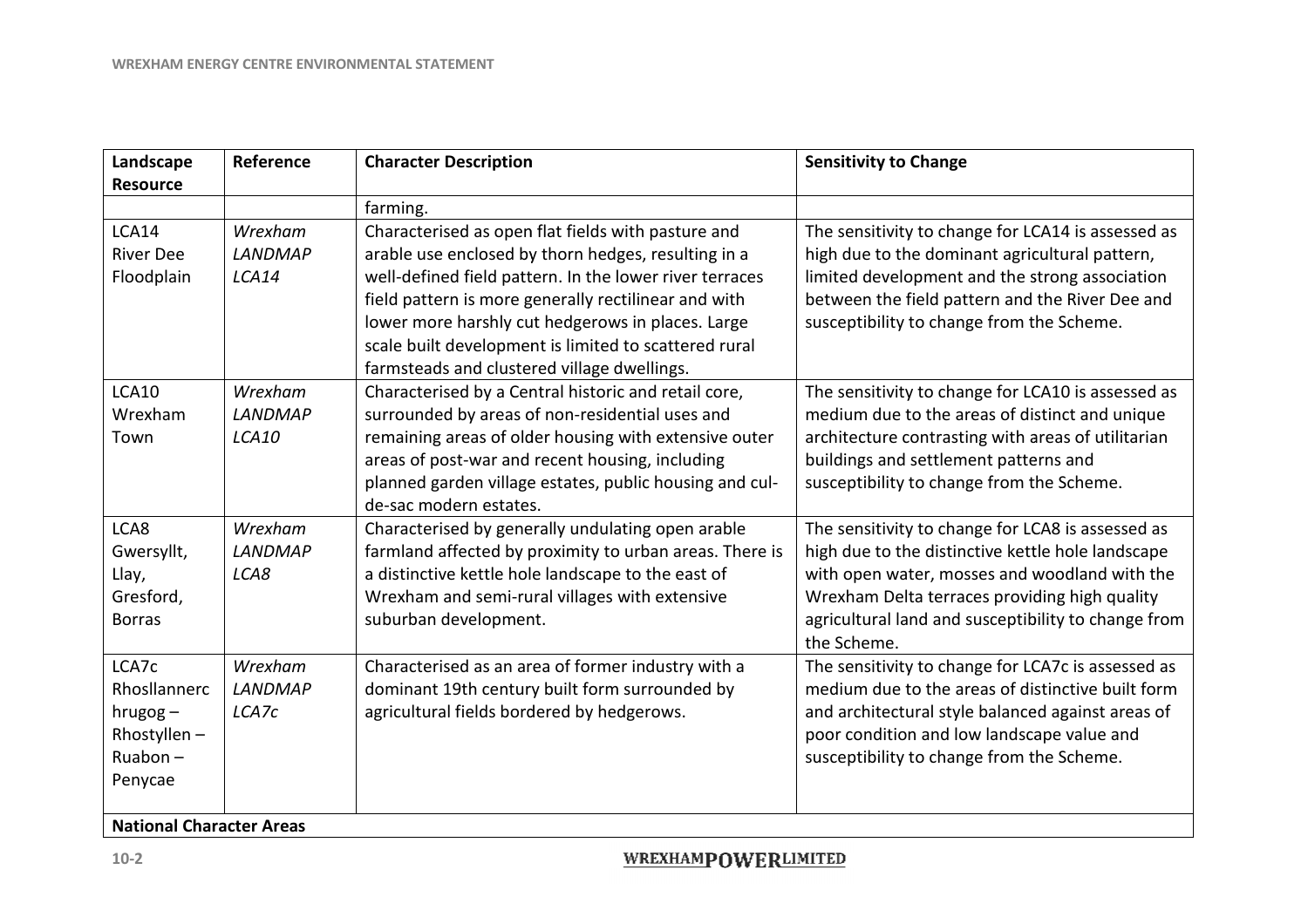| Landscape                                                       | Reference                                                    | <b>Character Description</b>                                                                                                                                                                                                                                                                                                                                                                                                                                      | <b>Sensitivity to Change</b>                                                                                                                                                                                                                                                                             |
|-----------------------------------------------------------------|--------------------------------------------------------------|-------------------------------------------------------------------------------------------------------------------------------------------------------------------------------------------------------------------------------------------------------------------------------------------------------------------------------------------------------------------------------------------------------------------------------------------------------------------|----------------------------------------------------------------------------------------------------------------------------------------------------------------------------------------------------------------------------------------------------------------------------------------------------------|
| <b>Resource</b>                                                 |                                                              |                                                                                                                                                                                                                                                                                                                                                                                                                                                                   |                                                                                                                                                                                                                                                                                                          |
| NCA61Shrops<br>hire,<br>Cheshire and<br>Staffordshire<br>Plain. | NCA Profile 61<br>(NE556)                                    | Characterised by a series of small sandstone ridges<br>which cut across the plain and are very prominent<br>features within this open landscape. It contains several<br>significant flood plains, with its flat, low-lying basins<br>carrying the meandering stages of ten main rivers.                                                                                                                                                                           | The sensitivity to change for the NCA61 is<br>assessed as medium due to the dense road<br>network and pressure for development balanced<br>against its internationally important meres and<br>mosses and susceptibility to change from the<br>Scheme.                                                    |
|                                                                 | <b>Cheshire Landscape Character Assessment</b>               |                                                                                                                                                                                                                                                                                                                                                                                                                                                                   |                                                                                                                                                                                                                                                                                                          |
| <b>LCA R7 River</b><br><b>Dee</b>                               | Cheshire<br>Landscape<br>Character<br>Assessment<br>LCA R7   | Characterised by the absence of elevated viewpoints<br>meaning the river cannot be seen from surrounding<br>locations for much of its length. The A534 crosses the<br>valley at elevation and curtails any north-south views<br>along the course of the river. South of the bridge is a<br>wide agricultural plain with cultivated arable fields. To<br>the west the Clwydian hills are visible in the far<br>distance over fields of predominantly arable crops. | The sensitivity to change for the LCA R7 is<br>assessed as medium due to the presence a<br>Special Area of Conservation on the river Dee<br>near Church Road and the fact that the river Dee<br>is generally not visible and susceptibility to<br>change from the Scheme.                                |
| LCA WLP4<br>Shocklach                                           | Cheshire<br>Landscape<br>Character<br>Assessment<br>LCA WLP4 | Characterised by an extensive system of narrow and<br>winding country lanes running between solid, intact<br>hedgerows connecting the small settlements, isolated<br>hamlets and farmsteads. Fields are small to medium in<br>size and many areas have a strong feeling of tranquillity<br>and isolation. The topography is generally flat with the<br>land along the western boundary allowing distant views<br>towards the Clwydian Hills in the far distance.  | The sensitivity to change for the LCA WLP4 is<br>assessed as medium due to the sense of<br>tranquillity, extensive system of intact<br>hedgerows, unified rural character and the built<br>forms associated with the predominance of<br>modern dairying and susceptibility to change<br>from the Scheme. |
| <b>LCA SR4</b><br>Maiden<br>Castle                              | Cheshire<br>Landscape<br>Character<br>Assessment<br>LCA SR4  | Characterised by extensive tracts of heathland and<br>peripheral birch woodland which form a distinctive<br>landscape, with distant and panoramic views out over<br>the surrounding lower ground. A number of small fields<br>lie within or alongside the woodland. The scale of these                                                                                                                                                                            | The sensitivity to change for the LCA SR4 is<br>assessed as high due to the panoramic views,<br>sandstone caves, hill fort and the actively<br>managed -SSSI designated- open heathland and<br>susceptibility to change from the Scheme.                                                                 |

**WREXHAMPOWERLIMITED**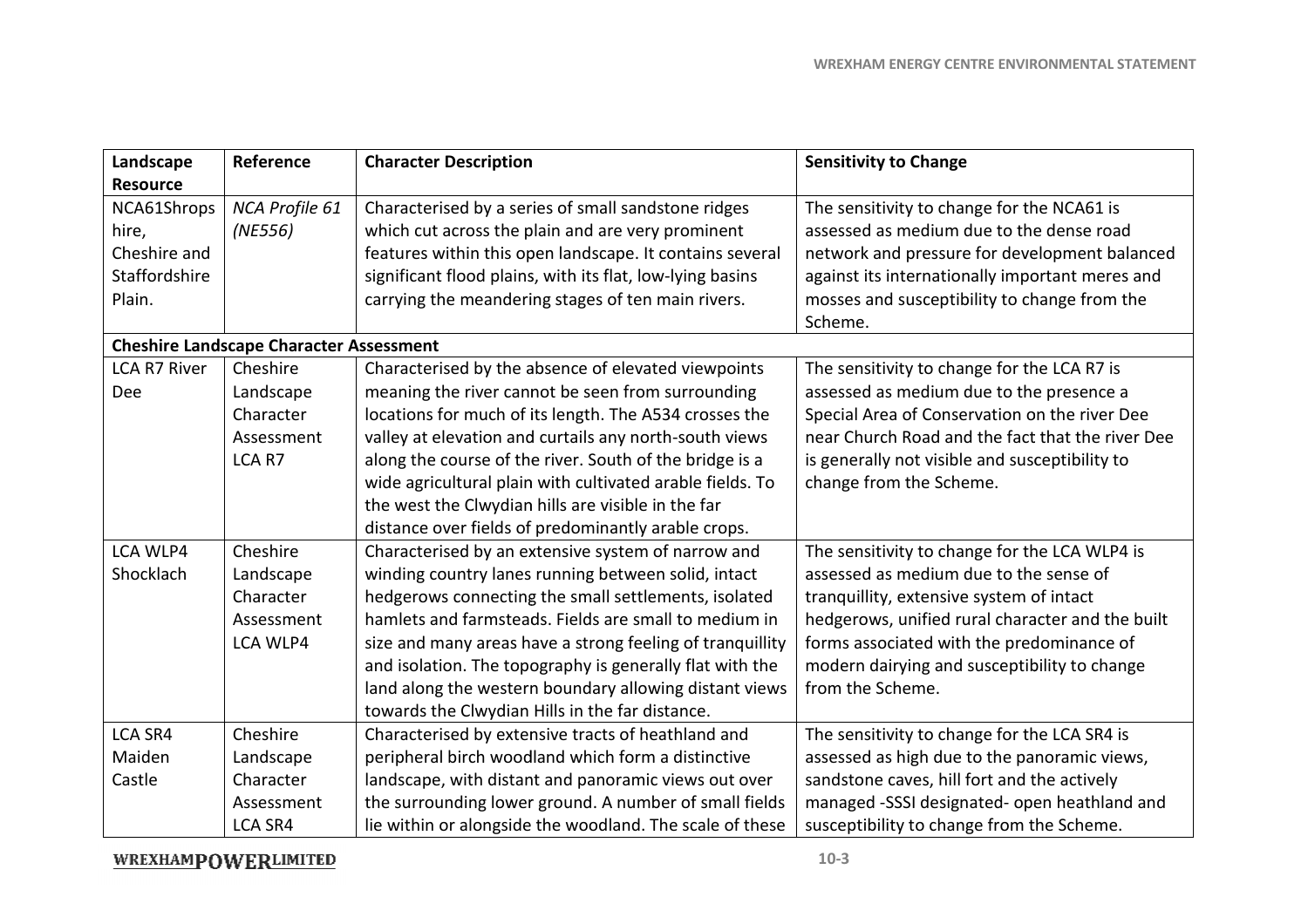| Landscape                                                                 | Reference                                                               | <b>Character Description</b>                                                                                                                                                                                                                                                                                                                                                                                                                                                                                                       | <b>Sensitivity to Change</b>                                                                                                                                                                                                                                                                        |
|---------------------------------------------------------------------------|-------------------------------------------------------------------------|------------------------------------------------------------------------------------------------------------------------------------------------------------------------------------------------------------------------------------------------------------------------------------------------------------------------------------------------------------------------------------------------------------------------------------------------------------------------------------------------------------------------------------|-----------------------------------------------------------------------------------------------------------------------------------------------------------------------------------------------------------------------------------------------------------------------------------------------------|
| <b>Resource</b>                                                           |                                                                         | enclosures lies mid-way between the total enclosure of<br>the woodland and the more expansive landscapes of<br>the open heath on the higher ground and ridges.                                                                                                                                                                                                                                                                                                                                                                     |                                                                                                                                                                                                                                                                                                     |
| <b>LCA SF2</b><br>Beeston-<br>Duckington                                  | Cheshire<br>Landscape<br>Character<br>Assessment<br>LCA SF <sub>2</sub> | This character area completely encircles the Peckforton<br>and Maiden Castle Character Areas of the Sandstone<br>Ridge type and this central zone of high ground forms a<br>dominant wooded skyline throughout the area. Those<br>elevated locations with an open outlook enjoy<br>extensive views over the surrounding countryside.                                                                                                                                                                                               | The sensitivity to change for the LCA SF2 is<br>assessed as medium due to the presence of a<br>number of listed buildings, woodland blocks and<br>extensive views from some locations and<br>susceptibility to change from the Scheme.                                                              |
| <b>LCA RF5</b><br>Malpas                                                  | Cheshire<br>Landscape<br>Character<br>Assessment<br><b>LCA RF5</b>      | This area appears to be heavily wooded due to the<br>dominance of trees upon the skyline. The Carden Estate<br>is located between High Carden and Barton. The estate<br>commands extensive views across the West Cheshire<br>Plain towards Chester and the Clwydian Hills. However<br>views into the estate are restricted by extensive<br>woodland belts and boundary walls.                                                                                                                                                      | The sensitivity to change for the LCA RF5 is<br>assessed as medium due to the presence of<br>historic villages and buildings and tranquil<br>landscape balanced against the loss of a number<br>of historic landscape and built features over time<br>and susceptibility to change from the Scheme. |
| <b>Designations</b><br>Clwydian<br>Range and<br>Dee Valley<br><b>AONB</b> | Clwydian<br>Range and Dee<br>Valley AONB<br>and LPA<br>websites         | The Clwydian Range includes 'limestone cliffs and<br>grasslands, magical wooded valleys and gentle<br>pastureland' and covers 160 square kilometres and<br>rises to 554 metres at the summit of Moel Famau. The<br>hills stretch from the Vale of Clwyd in the west to the<br>foothills of the Dee Estuary to the east; from Prestatyn<br>Hillside in the north to the Nant y Garth pass on the<br>edge of the Dee Valley in the south. 'Breathtaking<br>views from the Range take in everything from<br>Snowdonia to Merseyside'. | The sensitivity to change for the Clwydian Range<br>and Dee Valley AONB is high due to this national<br>designation with the purpose to 'conserve and<br>enhance natural beauty - which includes not just<br>the landscape but also flora, fauna and geological<br>features'                        |